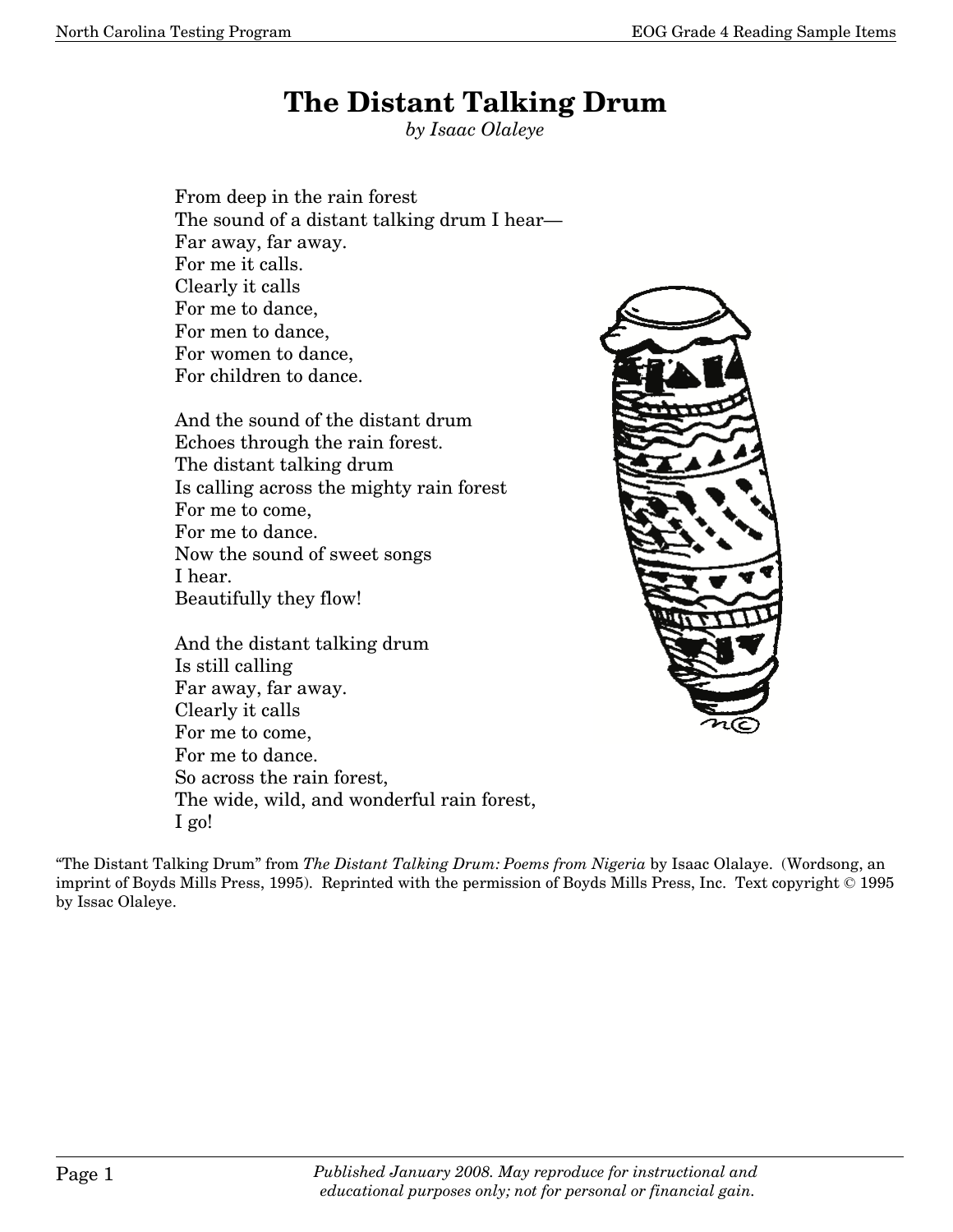- 1. Which feeling does "The Distant Talking Drum" create?
	- A excitement
	- B fear
	- C surprise
	- D sadness
- 2. How is the drum *most like* a person?
	- A It echoes through the forest.
	- B It makes the sound of sweet songs.
	- C It communicates with people.
	- D It makes people dance.
- 3. Why is the drum *most likely* being beaten?
	- A to warn people that rain is coming
	- B to welcome people to a celebration
	- C to scare animals away from the people near the drum
	- D to help people find their way out of the forest
- 4. Who is the "I" in the poem?
	- A a drum
	- B the rain forest
	- C the speaker
	- D a forest animal
- 5. Based on information in the poem, what will *most likely* happen?
	- A The rain forest will soon become quiet again.
	- B The drums will no longer echo.
	- C Animals will scatter and run away.
	- D Men, women, and children will dance.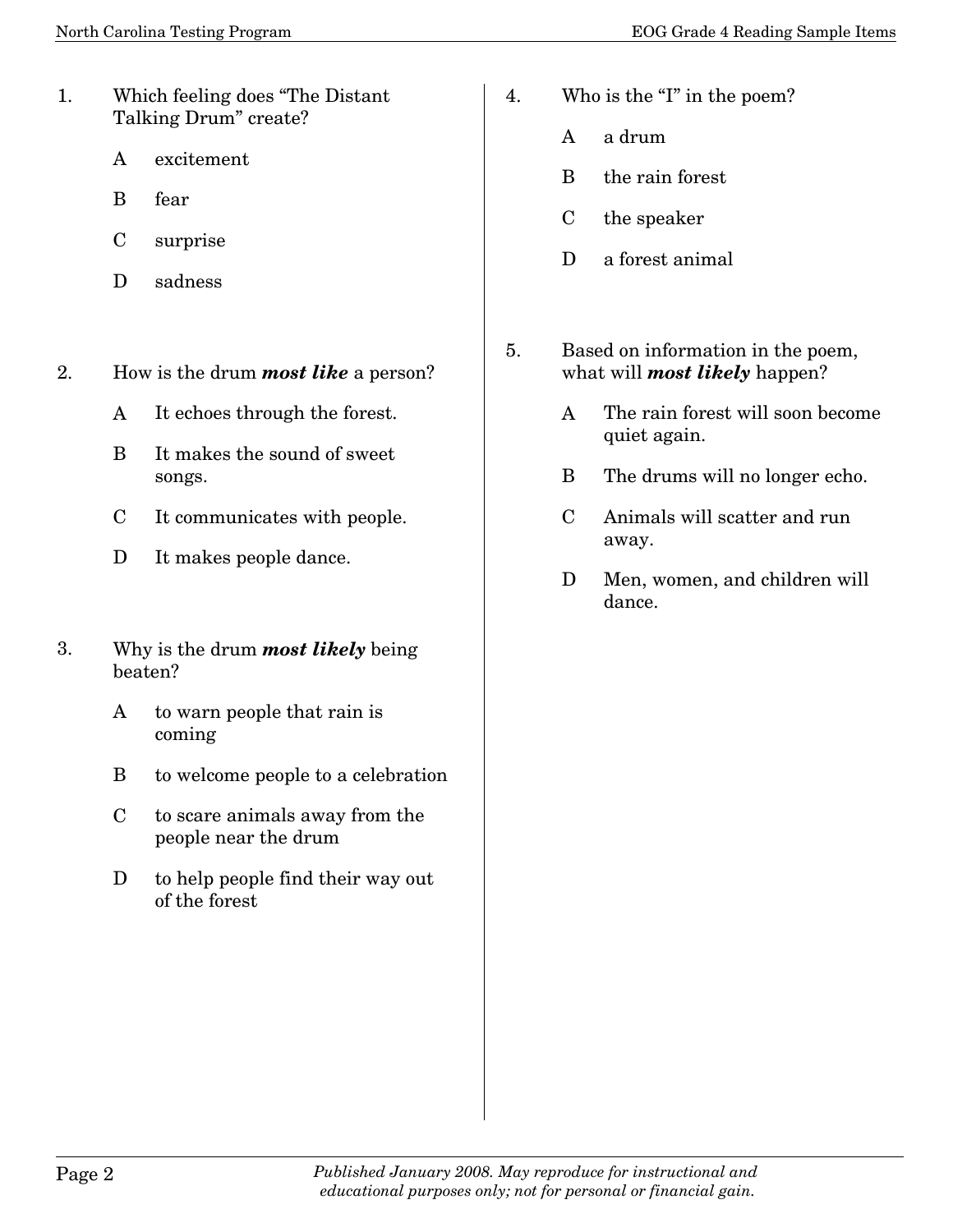- 6. How does the author demonstrate the echoes of the drum in this poem?
	- A The location of the drum is clearly described.
	- B Someone calls out just like the drum does.
	- C The exact sound of the drum is explained.
	- D Some words are repeated throughout the poem.

## **End of Set**

*In compliance with federal law, including the provisions of Title IX of the Education Amendments of 1972, the Department of Public Instruction does not discriminate on the basis of race, sex, religion, color, national or ethnic origin, age, disability, or military service in its policies, programs, activities, admissions or employment.*